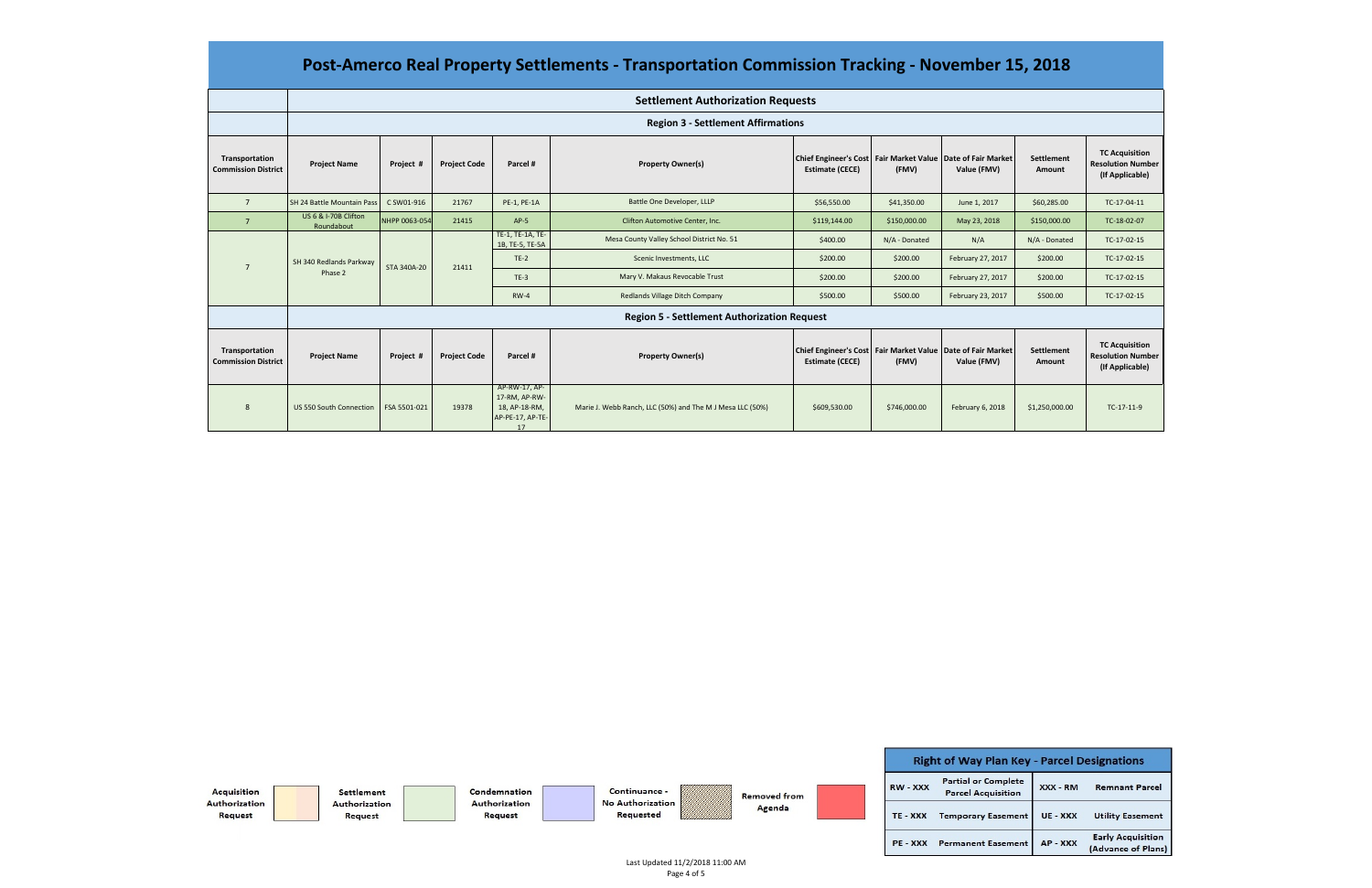R3 SH 24 Battle Mountain Pass – Emergency Rockfall Mitigation, C SW01-916, 21767

Affirming the property acquisitions and settlement amounts, which have been agreed to or ordered for the property specified below.

**Approved by the Transportation Commission on , 2018.**

**WHEREAS**, on September 26, 2016 the Colorado Supreme Court announced its decision in *Department of Transportation v. Amerco Real Estate Company, et al.*, 2016SA75; and

**WHEREAS**, the *Amerco Real Estate Company* opinion held that the Transportation Commission must decide that the public interest or convenience will be served by a proposed alteration of a state highway and that the Commission's decision must be made in consideration of the portions of land of each landowner to be taken and an estimate of the damages and benefits accruing to each landowner prior to authorizing condemnation of property; and

**WHEREAS,** the *Amerco Real Estate Company* opinion also held that "the decision whether, and if so precisely how and for how much, to take particular property, for a particular proposed highway alteration project, clearly involves the kind of judgment and discretion that is non-delegable in the absence express statutory authorization." *Amerco Real Estate Company*, 2016SA75, ¶15; and

**WHEREAS**, on April 20, 2017 the Transportation Commission entered resolution TC-17- 04-11 ("Resolution") upon its minutes for SH 24 – Emergency Rockfall Mitigation, Project Number C SW01-916, Project Code 21767; and

**WHEREAS**, the Resolution determined that the public interest or convenience will be served by the proposed alterations to SH 24, approved acquisition of properties needed for the proposed alterations, approved the Chief Engineer's estimate of value, damages and benefits, if any, accruing to each landowner, and authorized the CDOT Chief Engineer and CDOT staff to negotiate with landowners; and

**WHEREAS**, CDOT staff, without initiating or conducting condemnation proceedings, successfully reached an agreement with the landowners listed below; and

**WHEREAS**, the Transportation Commission must now approve and ratify all final settlement amounts that did not require approval by the Regional Transportation Director and Chief Engineer, as set forth in the Right-of-Way Manual in relation to the below acquisitions and must approve the actual size of the acquisition; and

**WHEREAS**, CDOT shall acquire the following properties for the amounts listed below through settlement;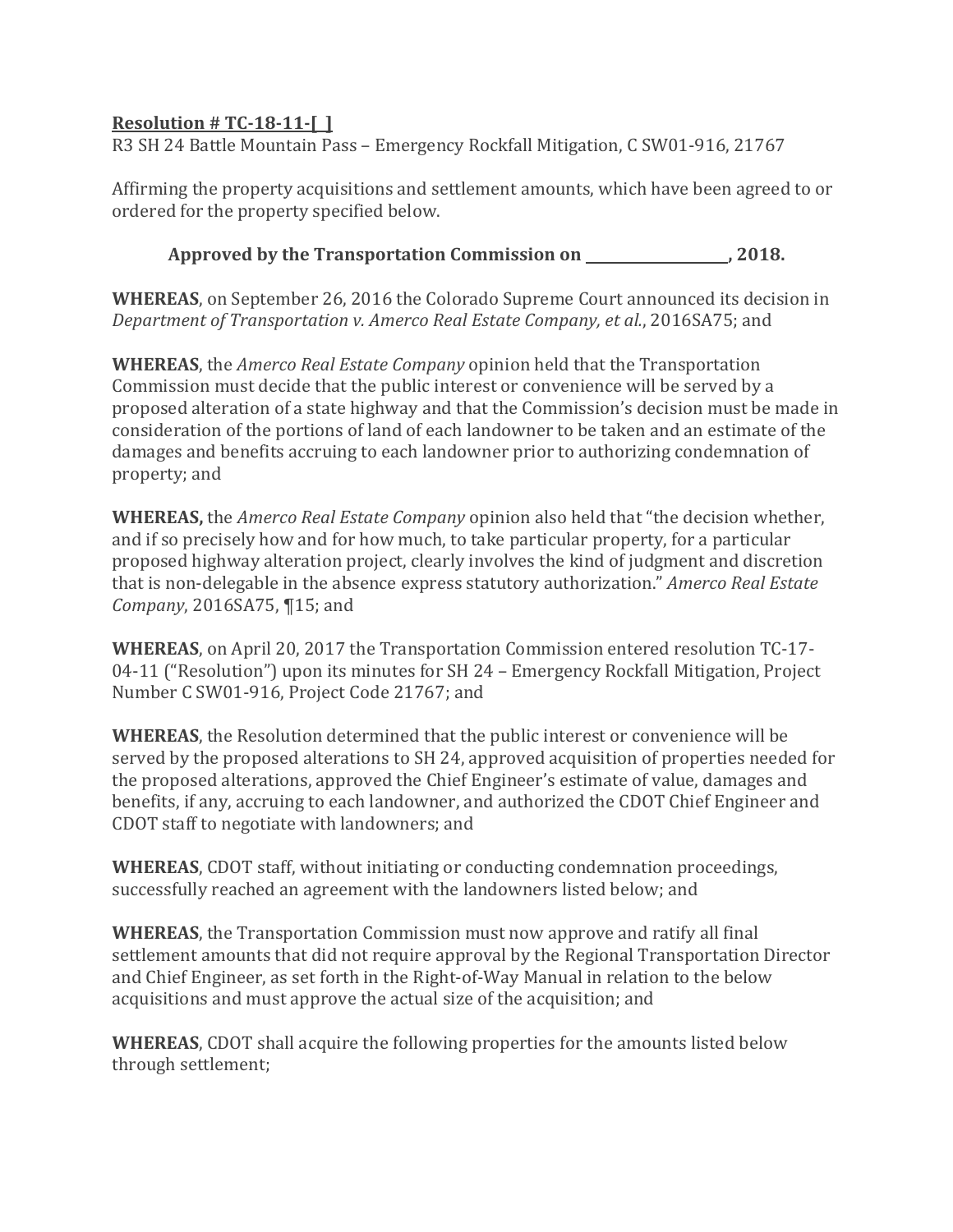| <b>Property Location</b>                                     | Approved<br><b>Chief</b><br>Engineer's<br><b>Approved Size</b><br>of Acquisition<br><b>Estimate of</b><br>Damages and<br><b>Benefits</b> |           | <b>Actual Size of</b><br><b>Acquisition</b> | <b>Settlement Amount</b> |  |
|--------------------------------------------------------------|------------------------------------------------------------------------------------------------------------------------------------------|-----------|---------------------------------------------|--------------------------|--|
| Vacant Mountain Slope,<br>MM 148.8, Minturn<br>(PE-1, PE-1A) | \$56,550                                                                                                                                 | 37.665 ac | 37.665 ac                                   | \$60,285                 |  |

**NOW THEREFORE BE IT RESOLVED**, the Transportation Commission hereby affirms, ratifies, and makes effective as officially sanctioned actions of the Transportation Commission the final settlement amounts and acquisition size agreed to by CDOT and landowners with respect to the above listed acquisitions.

Herman Stockinger, Secretary **Date** Transportation Commission of Colorado

**Attachments**  Memorandum of Agreement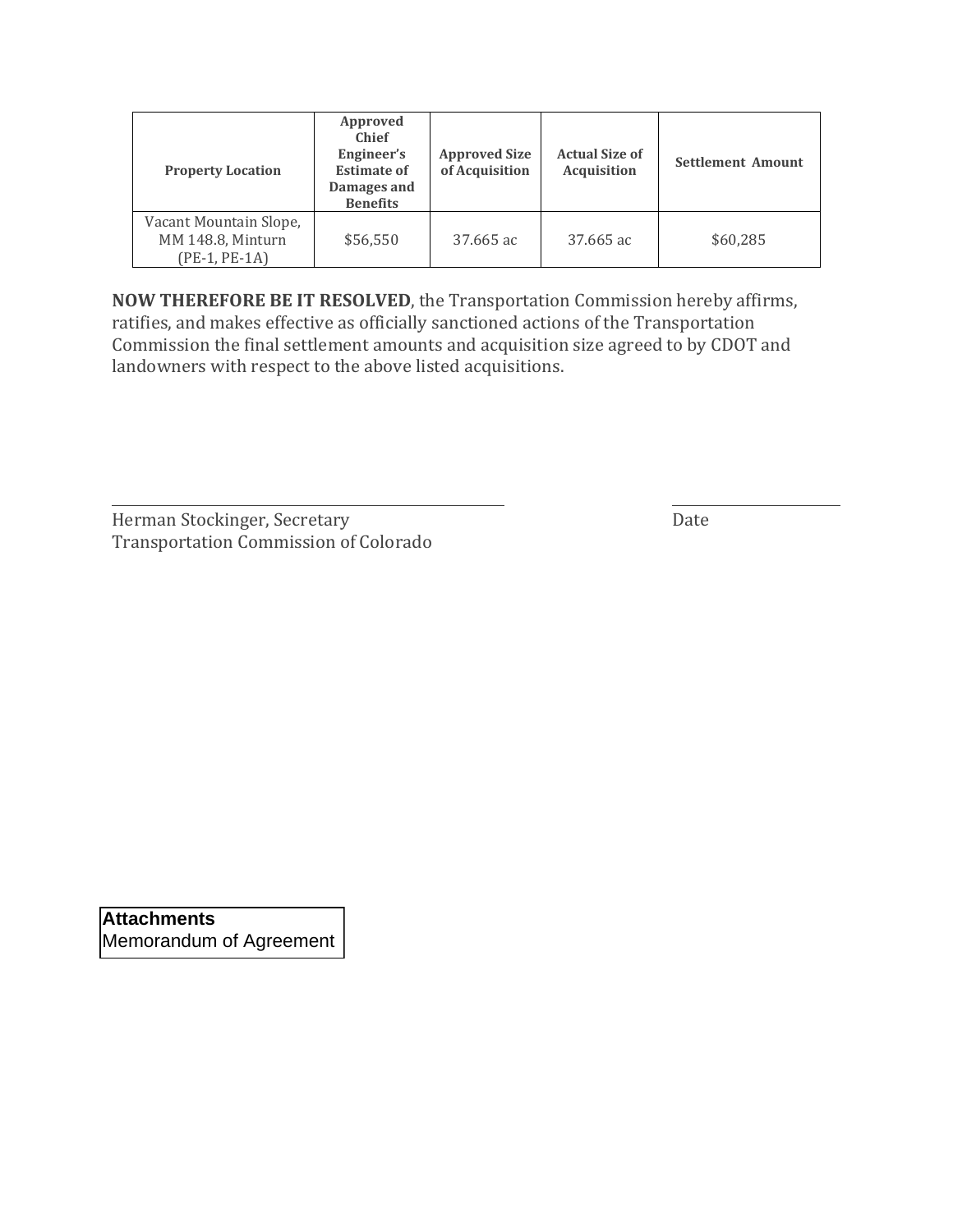R3 US 6 & I-70B – Clifton Roundabouts, NHPP 0063-054, Project Code 21415

Affirming the property acquisitions and settlement amounts, which have been agreed to or ordered for the property specified below.

**Approved by the Transportation Commission on , 2018.**

**WHEREAS**, on September 26, 2016 the Colorado Supreme Court announced its decision in *Department of Transportation v. Amerco Real Estate Company, et al.*, 2016SA75; and

**WHEREAS**, the *Amerco Real Estate Company* opinion held that the Transportation Commission must decide that the public interest or convenience will be served by a proposed alteration of a state highway and that the Commission's decision must be made in consideration of the portions of land of each landowner to be taken and an estimate of the damages and benefits accruing to each landowner prior to authorizing condemnation of property; and

**WHEREAS,** the *Amerco Real Estate Company* opinion also held that "the decision whether, and if so precisely how and for how much, to take particular property, for a particular proposed highway alteration project, clearly involves the kind of judgment and discretion that is non-delegable in the absence express statutory authorization." *Amerco Real Estate Company*, 2016SA75, ¶15; and

**WHEREAS**, on February 15, 2018 the Transportation Commission entered resolution TC-18-02-07 ("Resolution") upon its minutes for US 6 & I-70B – Clifton Roundabouts Project, Project Number NHPP 0063-054, Project Code 21415; and

**WHEREAS**, the Resolution determined that the public interest or convenience will be served by the proposed alterations to US 6, approved acquisition of properties needed for the proposed alterations, approved the Chief Engineer's estimate of value, damages and benefits, if any, accruing to each landowner, and authorized the CDOT Chief Engineer and CDOT staff to negotiate with landowners; and

**WHEREAS**, CDOT staff, without initiating or conducting condemnation proceedings, successfully reached an agreement with the landowners listed below; and

**WHEREAS**, the Transportation Commission must now approve and ratify all final settlement amounts that did not require approval by the Regional Transportation Director and Chief Engineer, as set forth in the Right-of-Way Manual in relation to the below acquisitions and must approve the actual size of the acquisition; and

**WHEREAS**, CDOT shall acquire the following properties for the amounts listed below through settlement;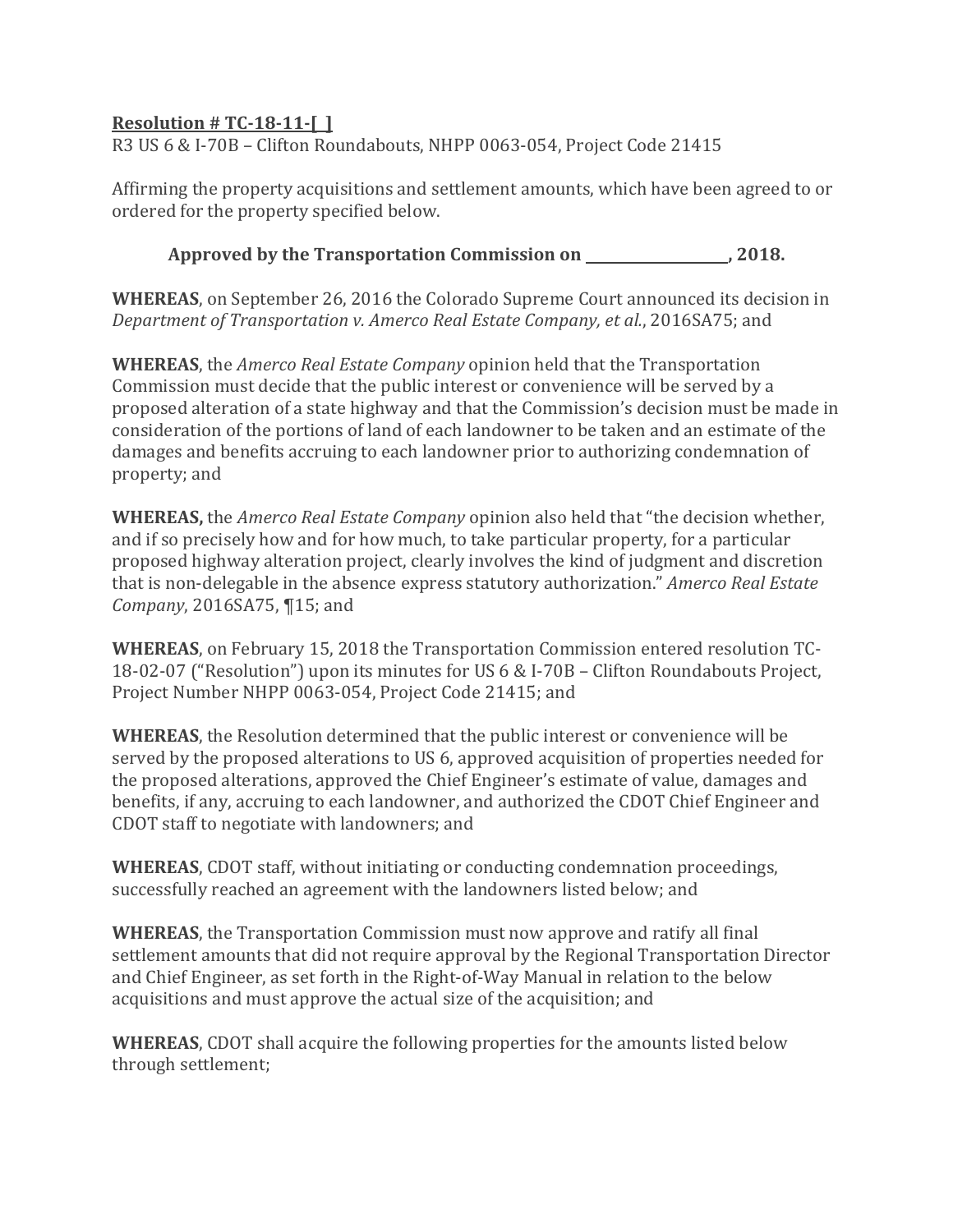| <b>Property Location</b>         | <b>Approved Chief</b><br>Engineer's<br><b>Estimate of</b><br>Damages and<br><b>Benefits</b> | <b>Approved Size</b><br>of Acquisition |           | <b>Settlement Amount</b> |  |
|----------------------------------|---------------------------------------------------------------------------------------------|----------------------------------------|-----------|--------------------------|--|
| 3248 F Road, Clifton<br>$(AP-5)$ | \$119.144                                                                                   | 14.893 sf                              | 14.893 sf | \$150,000                |  |

**NOW THEREFORE BE IT RESOLVED**, the Transportation Commission hereby affirms, ratifies, and makes effective as officially sanctioned actions of the Transportation Commission the final settlement amounts and acquisition size agreed to by CDOT and landowners with respect to the above listed acquisitions.

| Herman Stockinger, Secretary                 | Date |
|----------------------------------------------|------|
| <b>Transportation Commission of Colorado</b> |      |

**Attachments**  Memorandum of Agreement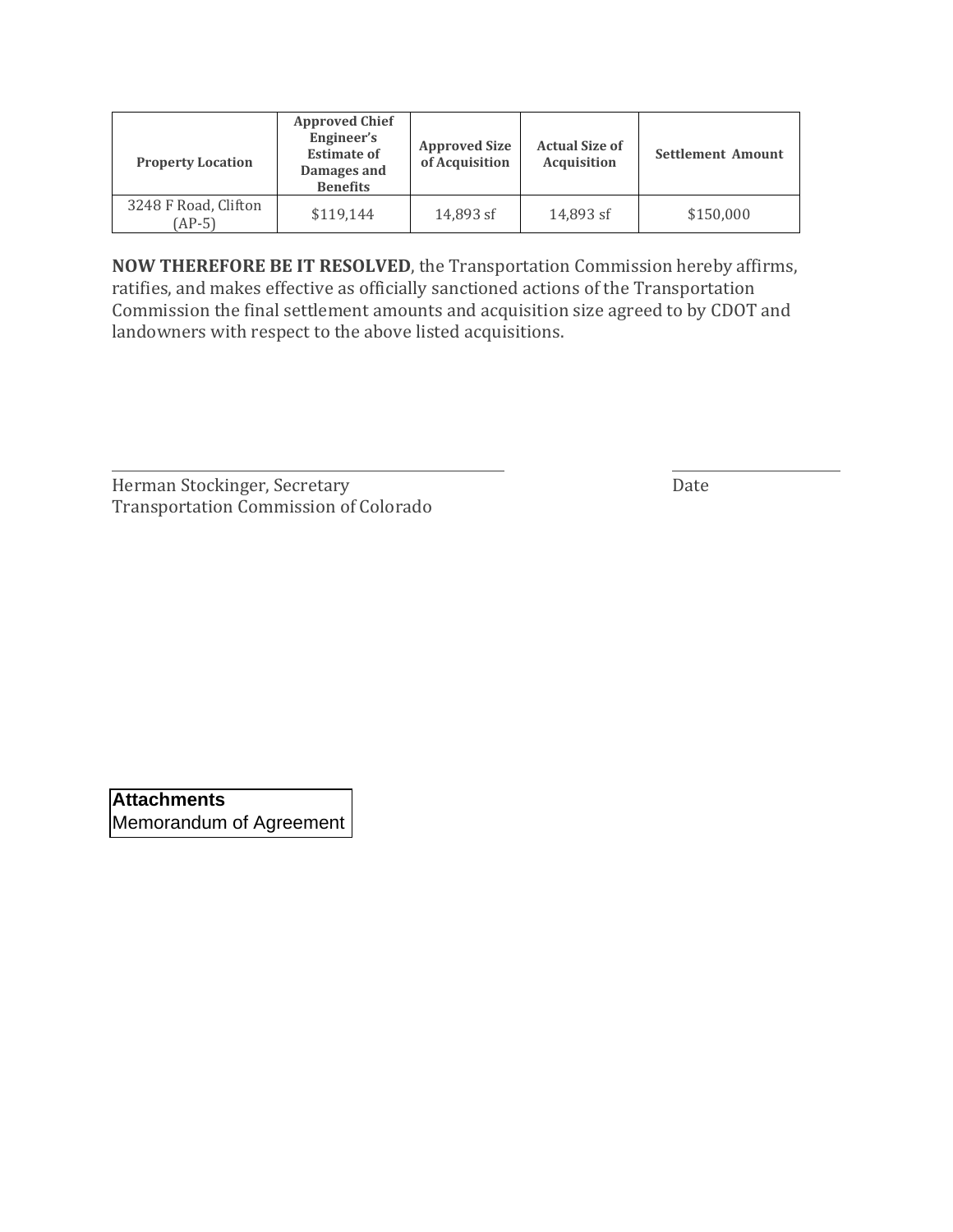R3 SH 340 Redlands Parkway Phase 2, STA 340A-020, 21411

Affirming the property acquisitions and settlement amounts, which have been agreed to or ordered for the property specified below.

**Approved by the Transportation Commission on , 2018.**

**WHEREAS**, on September 26, 2016 the Colorado Supreme Court announced its decision in *Department of Transportation v. Amerco Real Estate Company, et al.*, 2016SA75; and

**WHEREAS**, the *Amerco Real Estate Company* opinion held that the Transportation Commission must decide that the public interest or convenience will be served by a proposed alteration of a state highway and that the Commission's decision must be made in consideration of the portions of land of each landowner to be taken and an estimate of the damages and benefits accruing to each landowner prior to authorizing condemnation of property; and

**WHEREAS,** the *Amerco Real Estate Company* opinion also held that "the decision whether, and if so precisely how and for how much, to take particular property, for a particular proposed highway alteration project, clearly involves the kind of judgment and discretion that is non-delegable in the absence express statutory authorization." *Amerco Real Estate Company*, 2016SA75, ¶15; and

**WHEREAS**, on February 16, 2017 the Transportation Commission entered resolution TC-17-02-15 ("Resolution") upon its minutes for SH 340 Redlands Parkway Phase 2, Project Number STA 340A-020, Project Code 21411; and

**WHEREAS**, the Resolution determined that the public interest or convenience will be served by the proposed alterations to SH 340, approved acquisition of properties needed for the proposed alterations, approved the Chief Engineer's estimate of value, damages and benefits, if any, accruing to each landowner, and authorized the CDOT Chief Engineer and CDOT staff to negotiate with landowners; and

**WHEREAS**, CDOT staff, without initiating or conducting condemnation proceedings, successfully reached an agreement with the landowners listed below; and

**WHEREAS**, the Transportation Commission must now approve and ratify all final settlement amounts that did not require approval by the Regional Transportation Director and Chief Engineer, as set forth in the Right-of-Way Manual in relation to the below acquisitions and must approve the actual size of the acquisition; and

**WHEREAS**, CDOT shall acquire the following properties for the amounts listed below through settlement;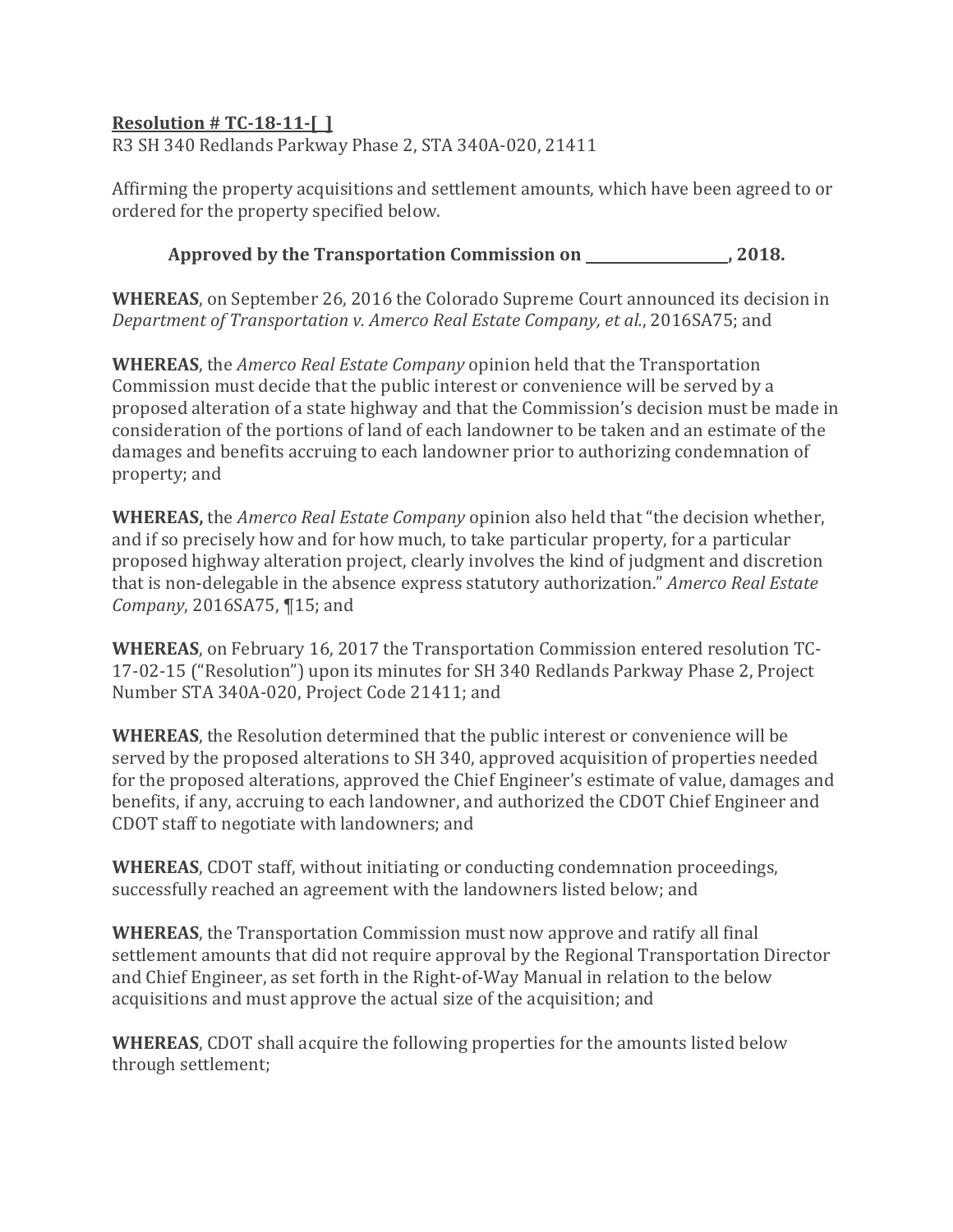| <b>Property Location</b>                                                 | <b>Approved Chief</b><br>Engineer's<br><b>Estimate of</b><br>Damages and<br><b>Benefits</b> | <b>Approved Size</b><br>of Acquisition | <b>Actual Size of</b><br><b>Acquisition</b> | <b>Settlement Amount</b> |
|--------------------------------------------------------------------------|---------------------------------------------------------------------------------------------|----------------------------------------|---------------------------------------------|--------------------------|
| 2248 and 2200<br><b>Broadway</b><br>(TE-1, TE-1A, TE-1B,<br>TE-5, TE-5A) | \$400.00                                                                                    | 1,252 sf                               | $1,252$ sf                                  | $$0.00 -$ donation       |
| 8 Chablis Ct.,<br>(TE-2)                                                 | \$200.00                                                                                    | 55sf                                   | 55sf                                        | \$200.00                 |
| 1 Chardonnay Ct.,<br>(TE-3)                                              | \$200.00                                                                                    | 122sf                                  | 122sf                                       | \$200.00                 |
| Vacant land SH 340,<br>(RW-4)                                            | \$500.00                                                                                    | $106$ sf                               | $106$ sf                                    | \$500.00                 |

**NOW THEREFORE BE IT RESOLVED**, the Transportation Commission hereby affirms, ratifies, and makes effective as officially sanctioned actions of the Transportation Commission the final settlement amounts and acquisition size agreed to by CDOT and landowners with respect to the above listed acquisitions.

Herman Stockinger, Secretary **Date** Transportation Commission of Colorado

**Attachments**  Memorandum of Agreement for

the Properties Listed Above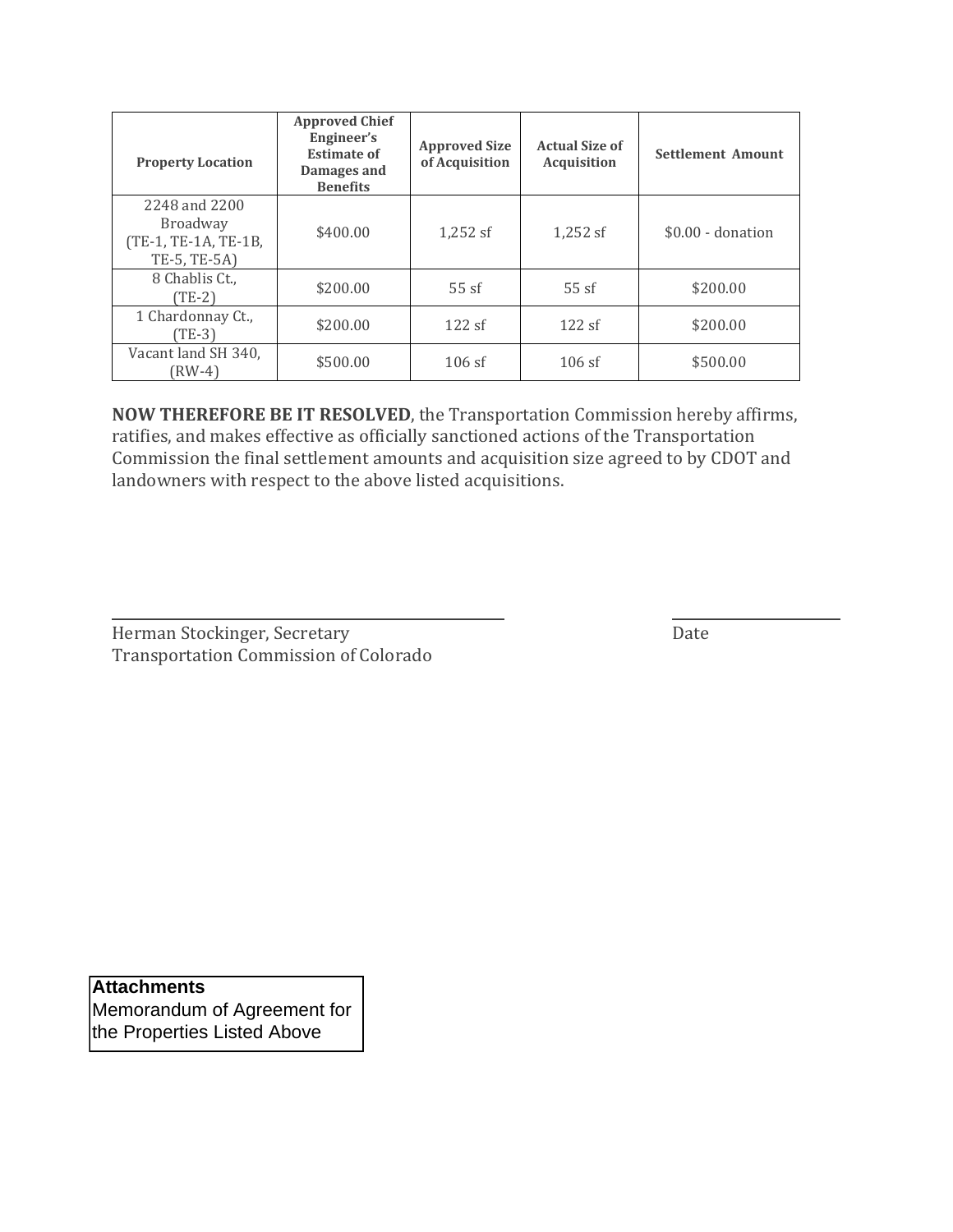R5 US 550 South Connection, FSA 5501-021, Project Code 19378

Approving the Settlement, Certificate of Ascertainment or Verdict amounts, which will be offered for the properties specified below.

**Approved by the Transportation Commission on , 2018.**

**WHEREAS**, on September 26, 2016 the Colorado Supreme Court announced its decision in *Department of Transportation v. Amerco Real Estate Company, et al.*, 2016SA75; and

**WHEREAS**, the *Amerco Real Estate Company* opinion held that the Transportation Commission must decide that the public interest or convenience will be served by a proposed alteration of a state highway and that the Commission's decision must be made in consideration of the portions of land of each landowner to be taken and an estimate of the damages and benefits accruing to each landowner prior to authorizing condemnation of property; and

**WHEREAS,** the *Amerco Real Estate Company* opinion also held that "the decision whether, and if so precisely how and for how much, to take particular property, for a particular proposed highway alteration project, clearly involves the kind of judgment and discretion that is non-delegable in the absence express statutory authorization." *Amerco Real Estate Company*, 2016SA75, ¶15; and

**WHEREAS**, the Transportation Commission previously found that the public interest and convenience would be served by the alteration of U.S. Highways No. 550 and 160, and the acquisition of the properties listed below; and

**WHEREAS**, on November 16, 2017 the Transportation Commission did enter a resolution TC-17-11-9 upon its minutes for the US 550 South Connection Project, Project Number FSA 5501-021, Project Code 19378 ("Project"), approving the proposed highway changes and authorizing the CDOT Chief Engineer either negotiate with the landowners the amount of damages, as estimated by the Chief Engineer; and

**WHEREAS,** on August 16, 2018, the Transportation Commission did enter a resolution TC-18-08-17 upon its minutes for the Project, authorizing CDOT to condemn the properties listed below pursuant to Sections 38-1-101 *et seq*, C.R.S.; and

**WHEREAS,** the Transportation Commission resolutions approving negotiation and condemnation required CDOT to seek Transportation Commission approval or ratification of any settlements, and specifically refers to amounts that require approval by the Regional Transportation Director and the Chief Engineer, as set forth in the CDOT Right-of-Way Manual; and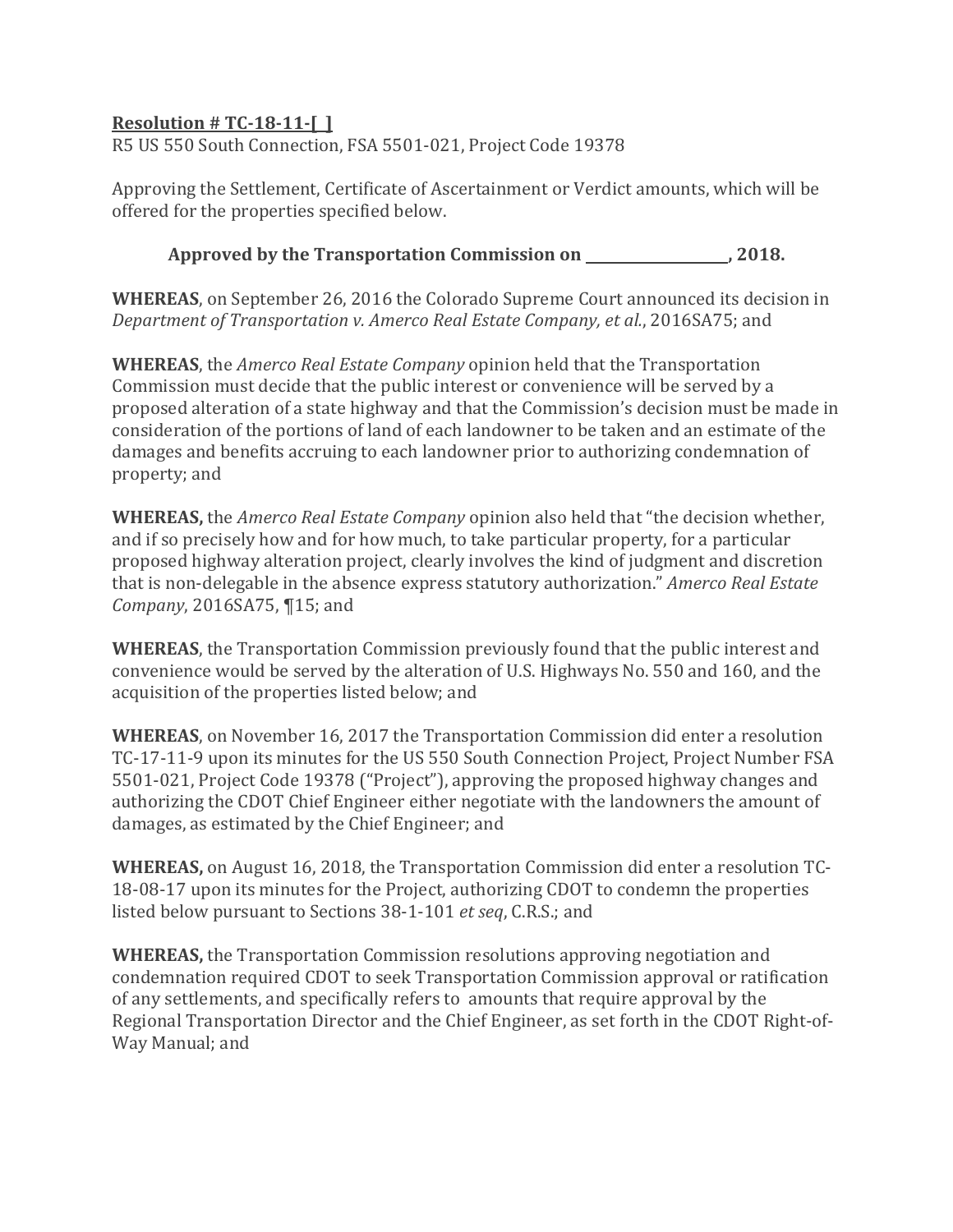**WHEREAS**, the Chief Engineers Cost Estimate previously presented to the Transportation Commission in November, 2017 for the interest to be acquired was \$609,530 and CDOT's approved Fair Market Value Estimate and initial offer is \$746,000.

**WHEREAS,** the proposed settlement recommended by the Region 5 Right of Way Manager has been approved by the Regional Transportation Director and the Chief Engineer, as set forth in the CDOT Right-of-Way Manual; and

**WHEREAS**, the Transportation Commission, may approve the settlement offer amount previously approved by the Regional Transportation Director and the Chief Engineer prior to completion of the subject Project as contemplated by PD 1301.0; and

**WHEREAS**, CDOT shall acquire the following properties for the amounts listed below through either a settlement or the entry of a certificate of ascertainment or verdict;

| <b>Property Location</b>                                                                                                                              | <b>Resolution No.</b><br><b>Authorizing Acquisition</b><br>and/or Condemnation | <b>Approved Chief</b><br>Engineer's<br><b>Estimate of</b><br>Damages and<br><b>Benefits</b> | <b>Approved</b><br>and Actual<br>Size of<br><b>Acquisition</b> | <b>Offer</b><br><b>Amount</b> |
|-------------------------------------------------------------------------------------------------------------------------------------------------------|--------------------------------------------------------------------------------|---------------------------------------------------------------------------------------------|----------------------------------------------------------------|-------------------------------|
| Property Located in Section<br>10, Township 34 N Range<br>9W (N.U.L.)<br>(Parcels AP-RW-17, AP-17-<br>RM, AP-RW-18, AP-18-RM,<br>AP-PE-17-, AP-TE-17) | Acquisition: TC-17-11-9<br><b>Condemnation: TC-18-08-17</b>                    | \$609,530                                                                                   | 63.055 ac                                                      | \$1,250,000                   |

**NOW THEREFORE BE IT RESOLVED**, the Transportation Commission hereby approves the actual size of the acquisition and the settlement offer, ascertainment, or verdict amount listed above.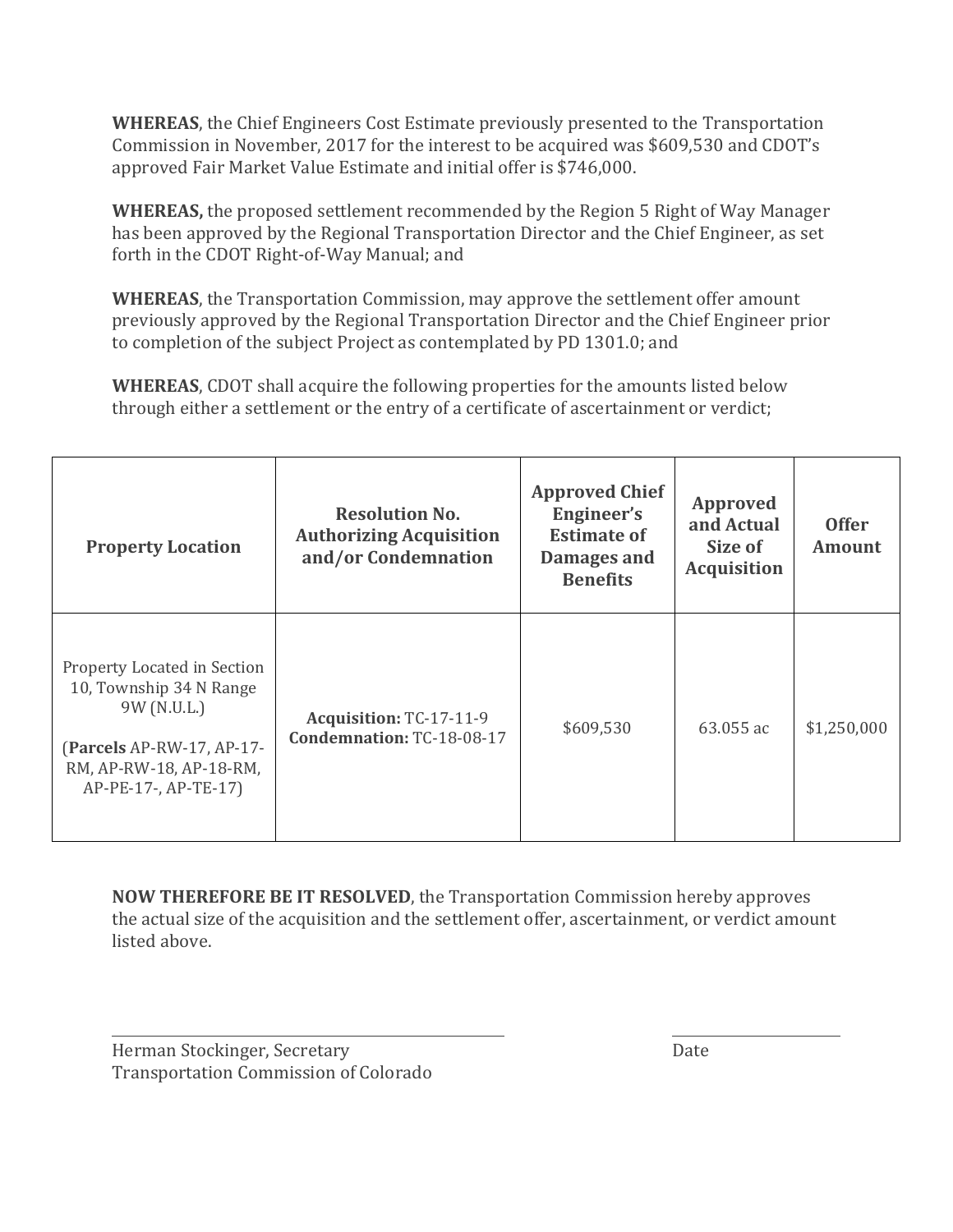

## **Settlement Authorization US 550 South Connection**



Project Purpose: New Alignment & Connection of US 550 & US 160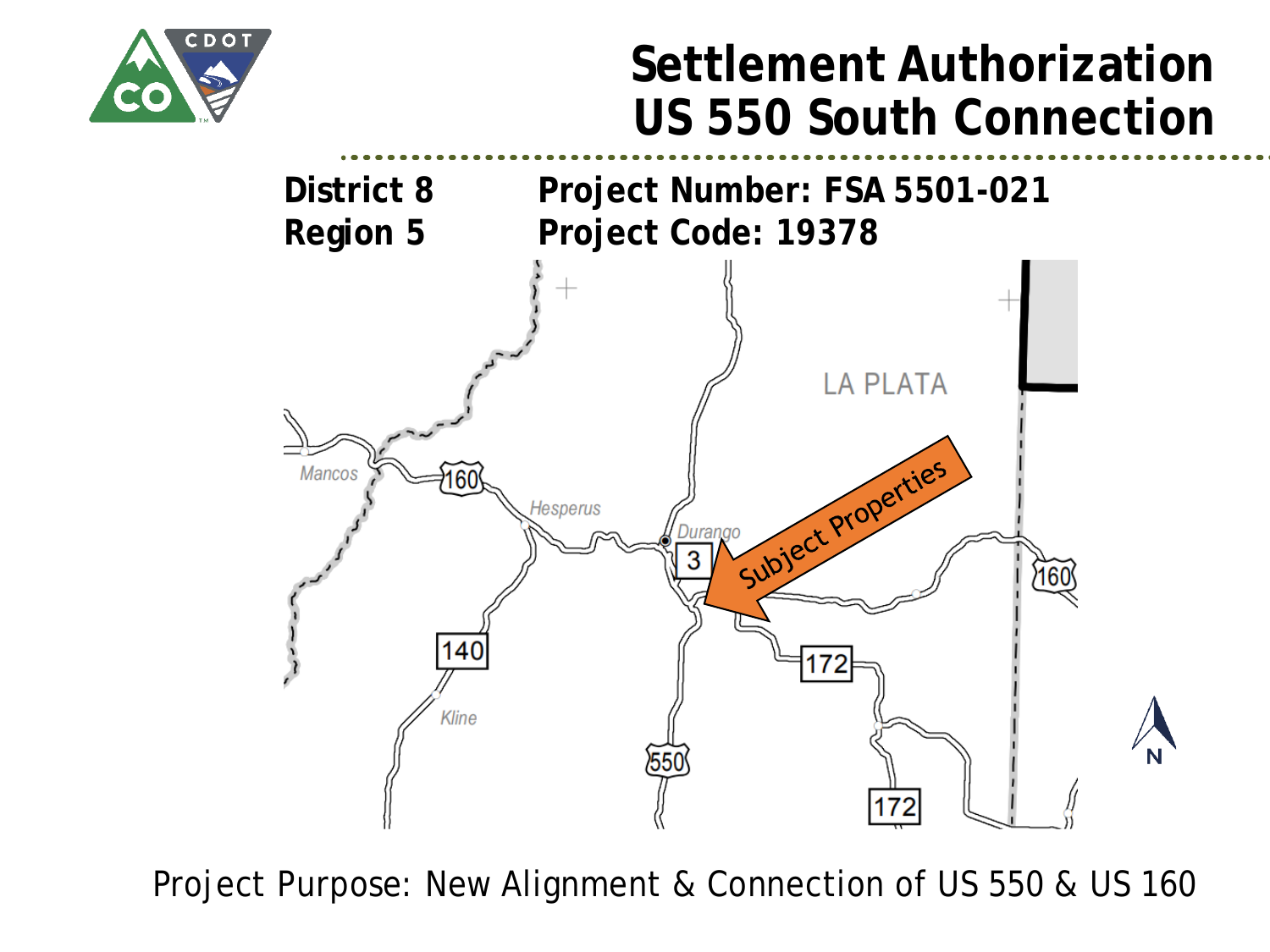### **Settlement Authorization US 550 South Connection**